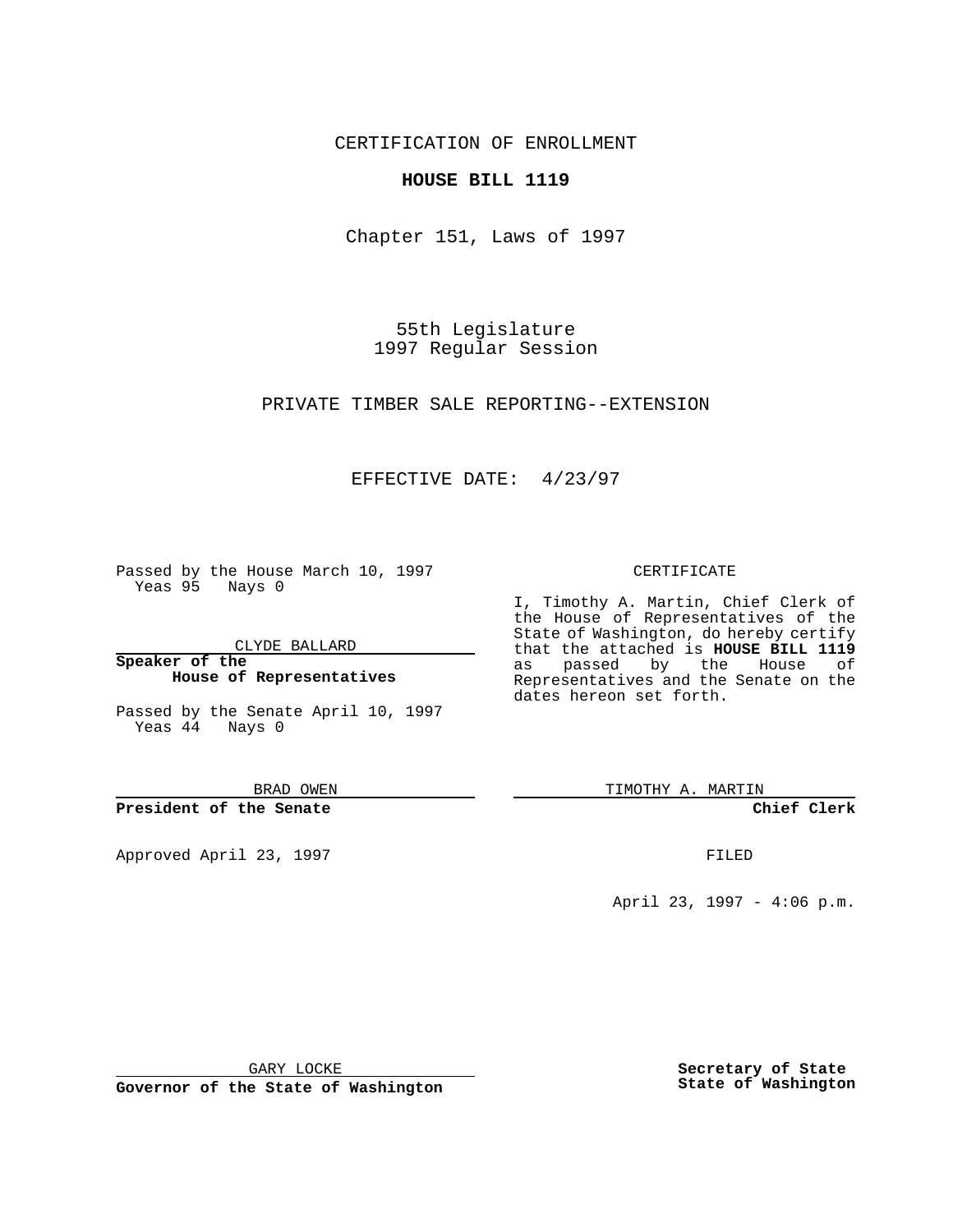# **HOUSE BILL 1119** \_\_\_\_\_\_\_\_\_\_\_\_\_\_\_\_\_\_\_\_\_\_\_\_\_\_\_\_\_\_\_\_\_\_\_\_\_\_\_\_\_\_\_\_\_\_\_

\_\_\_\_\_\_\_\_\_\_\_\_\_\_\_\_\_\_\_\_\_\_\_\_\_\_\_\_\_\_\_\_\_\_\_\_\_\_\_\_\_\_\_\_\_\_\_

Passed Legislature - 1997 Regular Session

#### **State of Washington 55th Legislature 1997 Regular Session**

**By** Representatives Schoesler, Sheldon, Buck, Hatfield, Johnson, Kessler and Boldt

Read first time 01/14/97. Referred to Committee on Finance.

 AN ACT Relating to private timber purchaser reporting; amending RCW 84.33.0501; providing an expiration date; and declaring an emergency.

BE IT ENACTED BY THE LEGISLATURE OF THE STATE OF WASHINGTON:

 **Sec. 1.** RCW 84.33.0501 and 1994 c 229 s 1 are each amended to read as follows:

 (1) A purchaser of privately owned timber in an amount in excess of two hundred thousand board feet in a voluntary sale made in the ordinary course of business shall, on or before the last day of the month following the purchase of the timber, report the particulars of the purchase to the department.

 (2) The report required in subsection (1) of this section shall contain all information relevant to the value of the timber purchased including, but not limited to, the following, as applicable: Purchaser's name and address, sale date, termination date in sale agreement, total sale price, total acreage involved in the sale, net volume of timber purchased, legal description of the area involved in 17 the sale, road construction or improvements required or completed, timber cruise data, and timber thinning data. A report may be submitted in any reasonable form or, at the purchaser's option, by